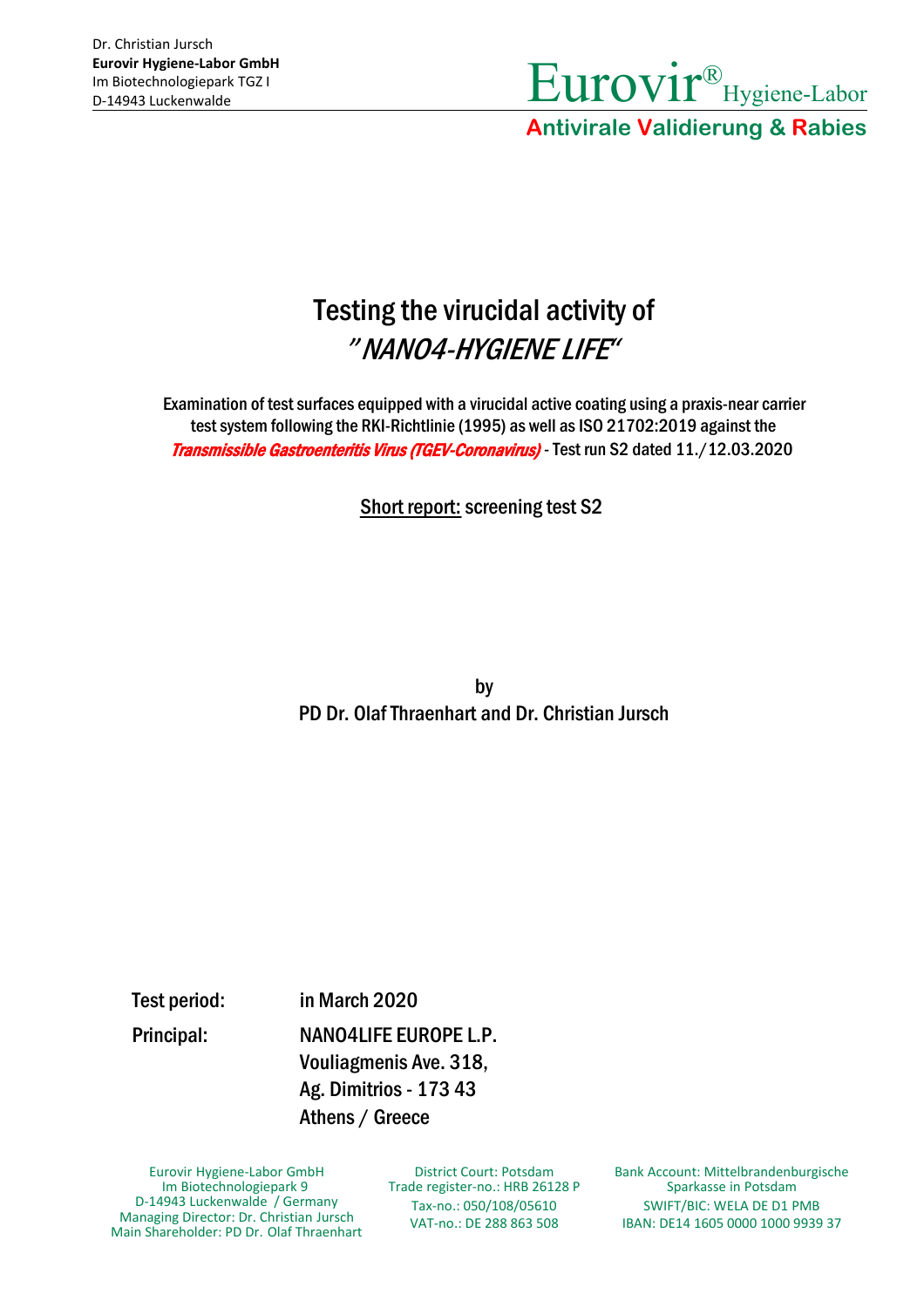Eurovir® Hygiene-Labor

**Antivirale Validierung & Rabies**

*Principal:* NANO4LIFE EUROPE L.P. Vouliagmenis Ave. 318, Ag. Dimitrios - 173 43 Athens / Greece

### *Products:*

- Test surfaces: *Leneta®* foil, with the dimensions of 1,6 cm x 6 cm
- 1. test item: test surfaces coated on one side with *NANO4-HYGIENE LIFE* (containing the active component[s])
- 2. test item: uncoated test surfaces (or coated w/o the active component[s])

### *Test parameter:*

- Test conditions: T = 25 °C and 90 % r.LF
- Protein load: no additional protein load; the virus material (cell culture supernatant) was spread onto the surface(s) w/o any further manipulation/alteration
- Volume to square ratio:  $25 \mu L/cm^2$
- Virus suspension covered with foil (LDPE, 50  $\mu$ m) with the dimensions 1,2 x 5 cm (6 cm<sup>2</sup>)
- Incubation: 1h, 8h and 24h in a climate chamber KBF 115 (Fa Binder)

### *Test system:*

- Transmissible Gastroenteritis Virus of Swine (TGEV-Coronavirus); strain: Toyama 36 [used in test as the model virus for SARS-CoV] (Origin: Virusbank of the Friedrich Löffler-Institute, Insel Riems, Germany)
- ST75/2 cells (foetal testis cells of swine)
	- (Origin: Robert Koch-Institute, Berlin, Germany)

### *Test procedure:*

- The test was performed following a. RKI-Richtlinie (1995) as well as b. ISO 21702:2019
- **•** Test principle: quantitative virucidal carrier test at  $T = 25$  °C and 90 % r. LF (climate chamber)
- the test was performed w/o (additional) protein load

| No. | Product (s)                                                                                                  | Storage<br>conditions <sup>1</sup> |
|-----|--------------------------------------------------------------------------------------------------------------|------------------------------------|
| #1  | Test item / coated with NANO4-HYGIENE LIFE<br>(containing the virucidal active component(s) / "test sample") | at RT                              |
| #2  | Test item / uncoated<br>(or coated w/o the virucidal active component(s) / "control sample")                 | at RT                              |

### *Tab. 1: Product samples tested*

1 = *access limited*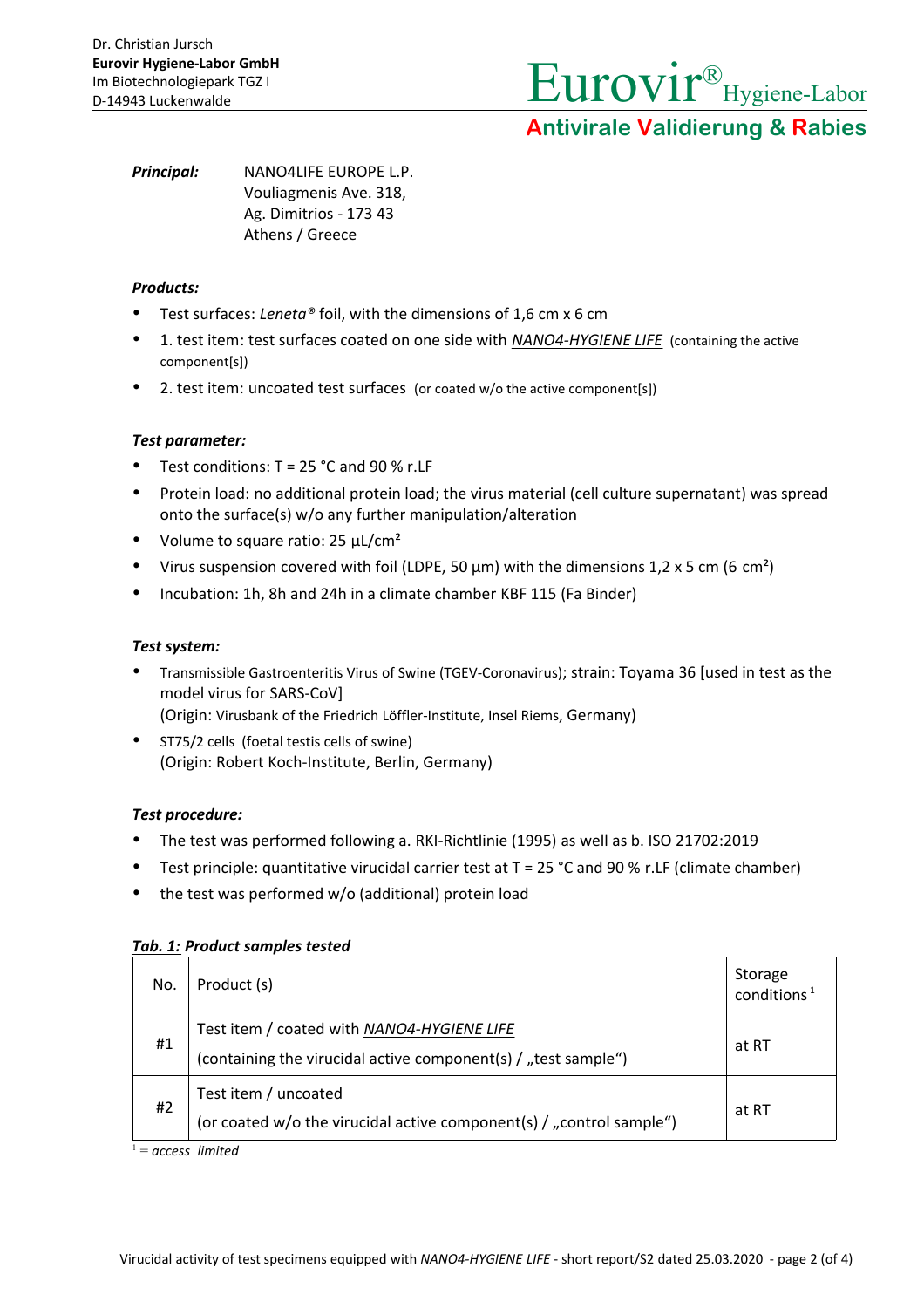# Eurovir® Hygiene-Labor **Antivirale Validierung & Rabies**

### *Test results:*

### *Observations:*

- . The test surfaces were largely wetable by the aqueous virus suspension; thus, a more or less uniform liquid film could be produced by using glass spatulas.
- . After covering the virus with the LDPE foil, the virus material remained stable as a film over the entire observation period and did not dry out. However, a volume reduction was recorded.

| <b>TWATERS:</b> THE WORD CONTRIBUTED THE RESERVED OF THE RESERVED OF THE RESERVED OF THE RESERVED OF THE RESERVED OF THE RESERVED OF THE RESERVED OF THE RESERVED OF THE RESERVED OF THE RESERVED OF THE RESERVED OF THE RESERVED O |                        |         |                        |         |                        |         |  |  |  |  |
|-------------------------------------------------------------------------------------------------------------------------------------------------------------------------------------------------------------------------------------|------------------------|---------|------------------------|---------|------------------------|---------|--|--|--|--|
|                                                                                                                                                                                                                                     | $VK-1a$                | $VK-1b$ | $VK-2a$                | $VK-2b$ | $VK-3a$                | $VK-3b$ |  |  |  |  |
| Sample                                                                                                                                                                                                                              | Virus control / 1 h    |         | Virus control / 8 h    |         | Virus control / 24 h   |         |  |  |  |  |
| Titer/Test vol.<br>$(\lg$ ID <sub>50</sub> )                                                                                                                                                                                        | 4,2                    | 4,8     | 4,05                   | 3,9     | 2,25                   | 2,85    |  |  |  |  |
| av. virus titer<br>$± K (95%)$ <sup>1</sup>                                                                                                                                                                                         | $5,50 \pm 0,37 / 1$ mL |         | $4,98 \pm 0,35 / 1$ mL |         | $3,55 \pm 0,37 / 1$ mL |         |  |  |  |  |

### *Tab. 2.1: Virus control (Virus titration by limiting dilution)*

 $1$  = Calculation of the virus titer and its 95% confidence interval according to EN14476

|                                                              | $In-1a$              | $In-1b$ | $In-2a$              | $In-2b$ | $In-3a$             | $In-3b$     |
|--------------------------------------------------------------|----------------------|---------|----------------------|---------|---------------------|-------------|
| Sample                                                       | Inactivation $/1 h$  |         | Inactivation / 8 h   |         | Inactivation / 24 h |             |
| Titer/Test vol.<br>$($ lg ID <sub>50</sub> $)$               | 3,6                  | 3,45    | 1,35                 | 1,2     | $\leq 0,30$         | $\leq 0,30$ |
| av. virus titer<br>$± K (95%)$ <sup>1</sup>                  | $4,53 \pm 0,22$ / mL |         | $2,28 \pm 0,29$ / mL |         | $\leq$ 1,30 / mL    |             |
| Reduction <sup>2</sup><br>$($ lg ID <sub>50</sub> ± K [95%]) | $0,97 \pm 0,43$      |         | $2,70 \pm 0,46$      |         | $\geq$ 2,25 ± 0,37  |             |

*Tab. 2.2: Virus inactivation (Virus titration by limiting dilution)*

 $1$  = Calculation of the virus titer and its 95% confidence interval according to EN14476

<sup>2</sup> = Virus reduction: Ig ID<sub>50</sub> of virus input (virus control) minus Ig ID<sub>50</sub> of sample (at the given time point)

### *Virus inactivation: (cf. Tab. 2)*

- When the virus material is distributed onto a surface a certain virus titer reduction could be observed with almost all viruses. This is driven by time and do also occur without any other influence. This is also true for the test virus used in the present testing. After presentation over 8 h and 24 h on the test surface a titer reduction of 0,5 Log was evident after 8 h and about 2 Log after 24 h (cf. tab. 2.1). It should be noted, however, that this reduction can be judged as very low when compared to 1). the general tenacity of coronaviruses and b). other viruses (even nonenveloped viruses).
- In order to assess the virus inactivating capacity of the coating under test as a single factor an individual virus input control was analysed at each time point tested. With the amount of input virus at a given time point (cf. tab. 2.1) and with the correspondent amount of remaining test virus (cf. tab. 2.2) the virus reduction factor can be determined.
- After the incubation time was due and under the test conditions specified above the virus reduction factor associated with the coating containing the active component amounted to RF = 0,97  $± 0.43$  after 1 h, to RF = 2,70  $± 0.46$  after 8 h and to RF  $≥ 2.25 ± 0.37$  after 24 h (cf. Tab. 2.2). It should be noted that after 24 h no residual test virus was detectable.